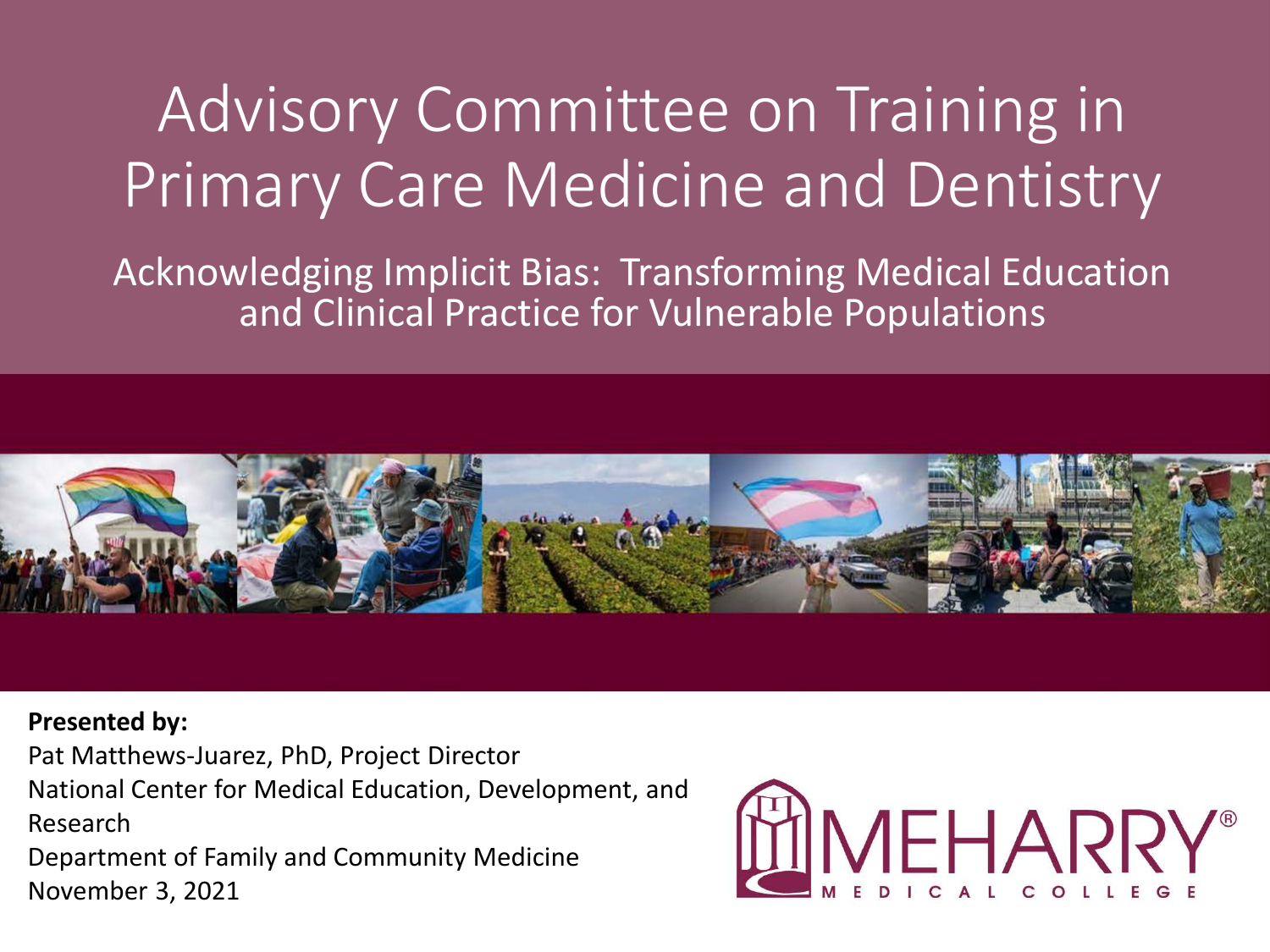### NCMEDR Leadership Team



Irene Sandvold, DrPH, FACNM, FAAN HRSA Project Officer



Katherine Y. Brown, EdD Assistant Professor Director Communities of Practice and Dissemination



Patricia Matthews-Juarez, PhD Professor Project Director



Aramandla Ramesh, PhD Associate Professor Director of Research



Paul Juarez, PhD Professor Center Director

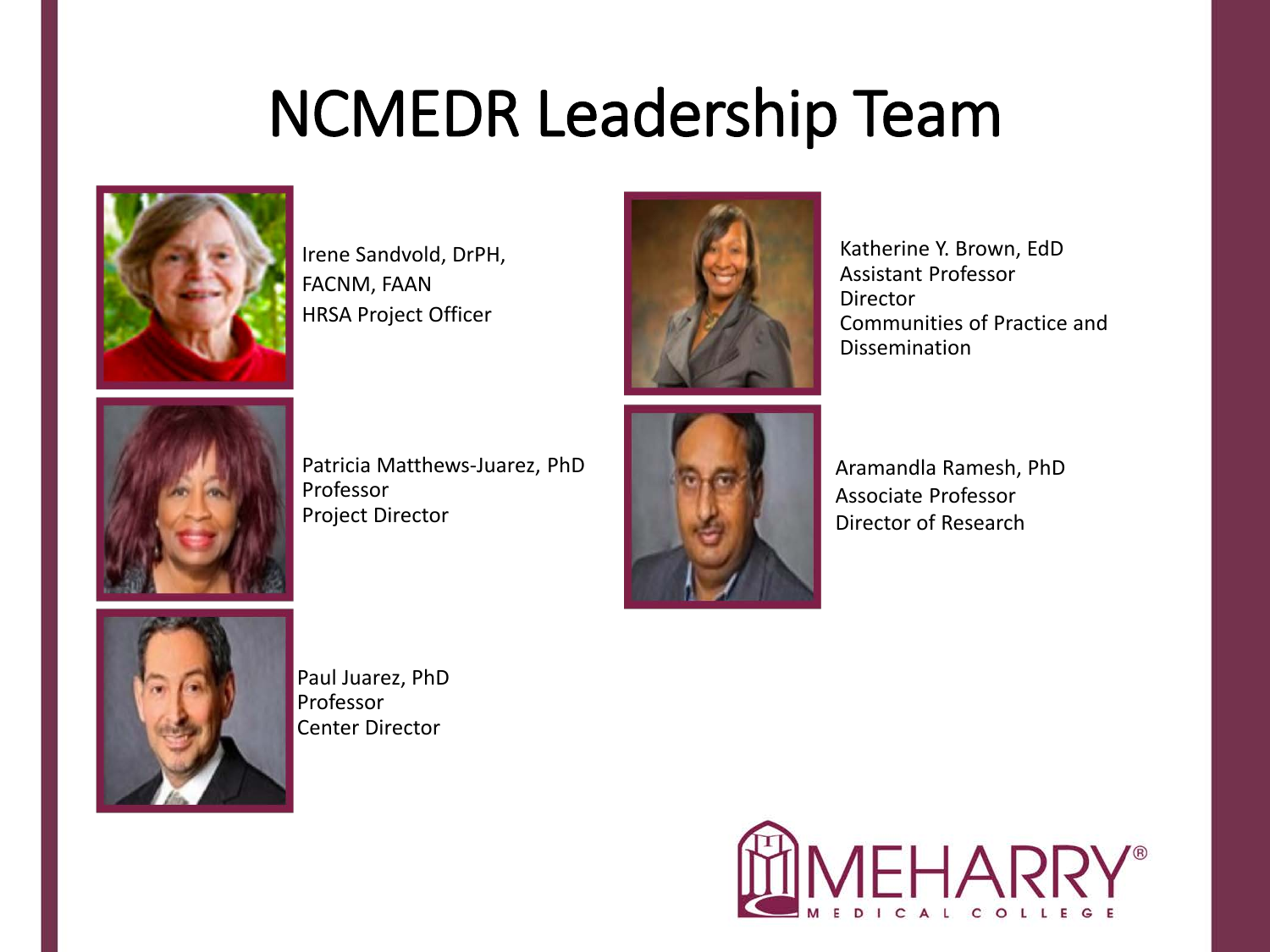### Goals and Objectives



- 1. Conduct two research projects annually for 5 years on topics relevant to vulnerable populations (LGBTQ, Persons Experiencing Homelessness and Migrant Farm Workers: Total 10 Projects
- 2. Establish 3 Communities of Practice
- 3. Translate and disseminate research findings to a wide range of audiences including academic, professional, clinical and consumer.

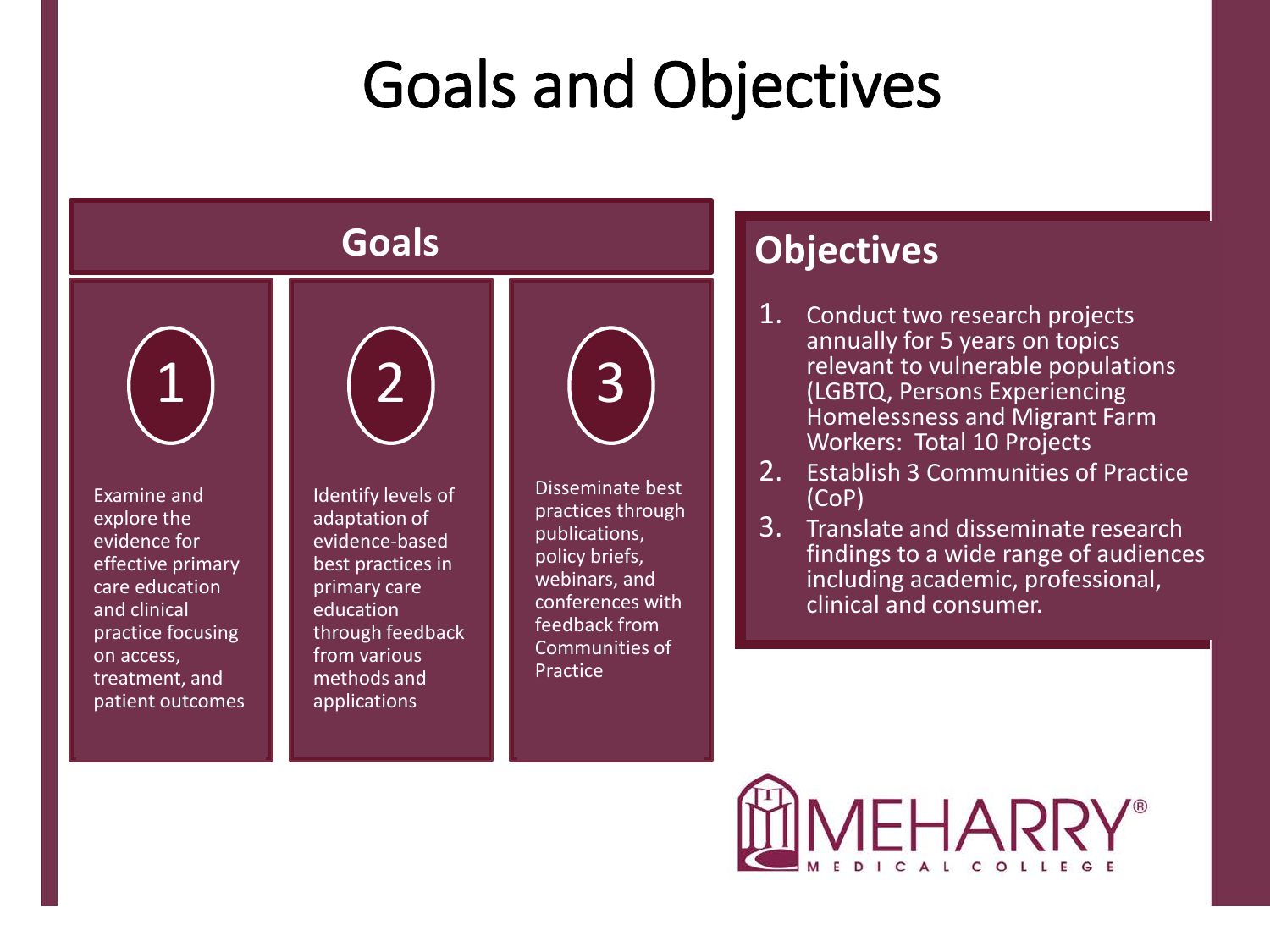## NCMEDR Research Topics

### • **Year 1**

- $\left(\mathsf{Physical}$  Implicit Bias)
- Pre-Exposure Prophylaxis (PrEP)
- **Year 2**
	- Interpersonal Violence Across The Life Course
	- Adverse Childhood Experiences

### • **Year 3**

- Opioid Misuse
- Sexual Violence

### • **Year 4**

- Gender Affirming Care
- Immunization Disparities

### • **Year 5**

- Mental Health
- Telehealth



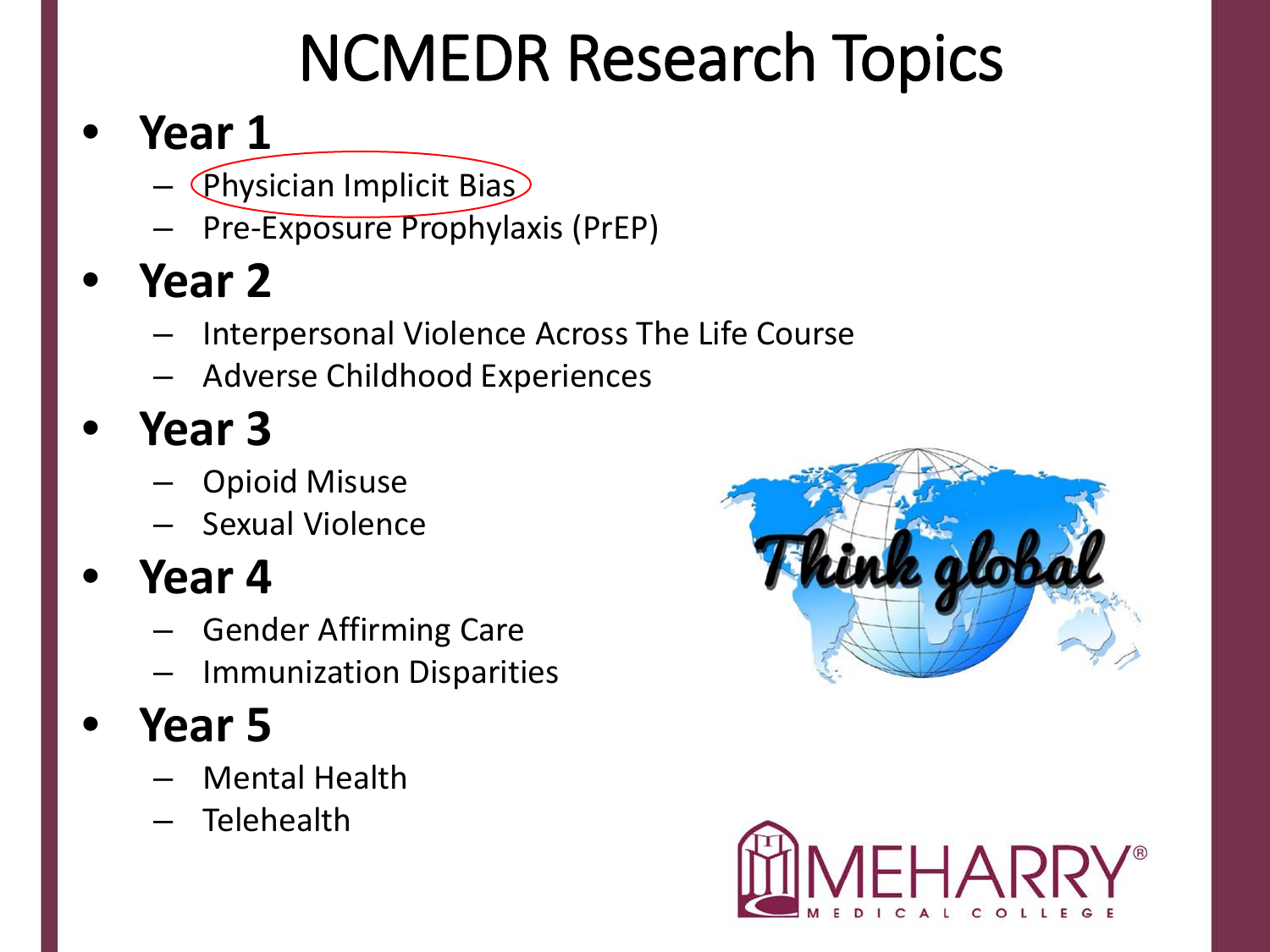## The Role of Communities of Practice in the National Discussion

#### **Does Implicit Bias exist in primary care education and in clinical practice?**

- Providers' decisions are affected by stereotypes and implicit biases.
- Research findings suggest that medical students and healthcare providers are likely to underestimate or to be unaware of their implicit biases towards LGBTQ patients.



#### **How and Where to Start**

#### • Research

- Systematic Reviews
- Surveys and Interviews
- Input from Communities of Practices
- Create and Conduct Training Seminars
- Continuous Stakeholder Feedback

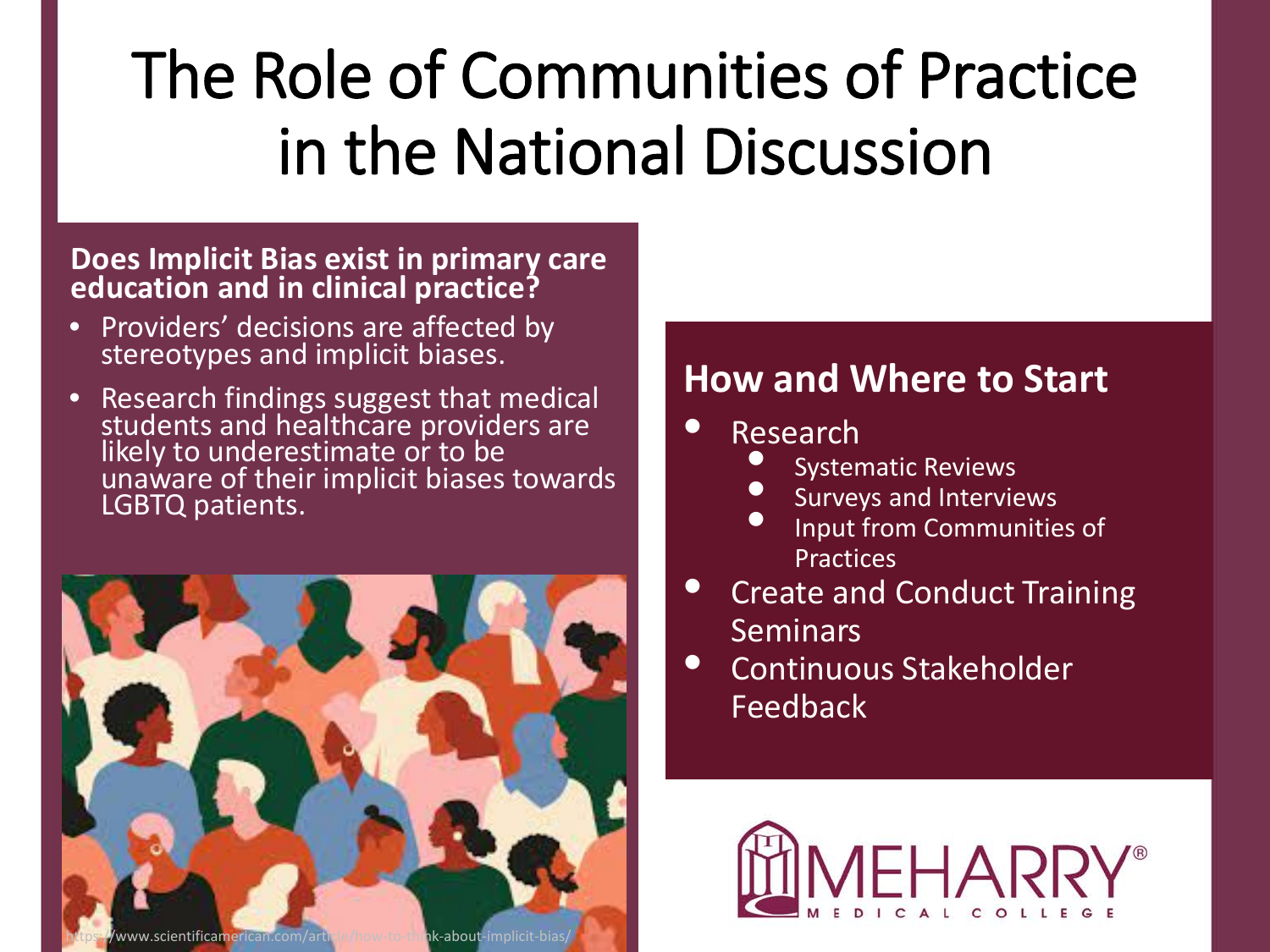## Implicit Bias

- 1. Definition of Implicit Bias
- 2. What is the evidence base for implicit bias and its impact on medical education and clinical practice?
- 3. How does implicit bias affect provider attitudes, behavior and clinical practice working with vulnerable populations?
- 4. How does physician implicit bias affect patient health outcomes?
- 5. What is the relationship between implicit bias and health equity?
- \*Health Equity: Providing patients with tools needed to be empowered to manage their health care, while eliminating structural and non-structural barriers and challenges.

NRC. (2006) Beyond Bias and Barriers. National Academies Press, Washington, DC. Handelsman J & Sakraney N. 2009. White House Office of Sci. & Technol. Policy Archives

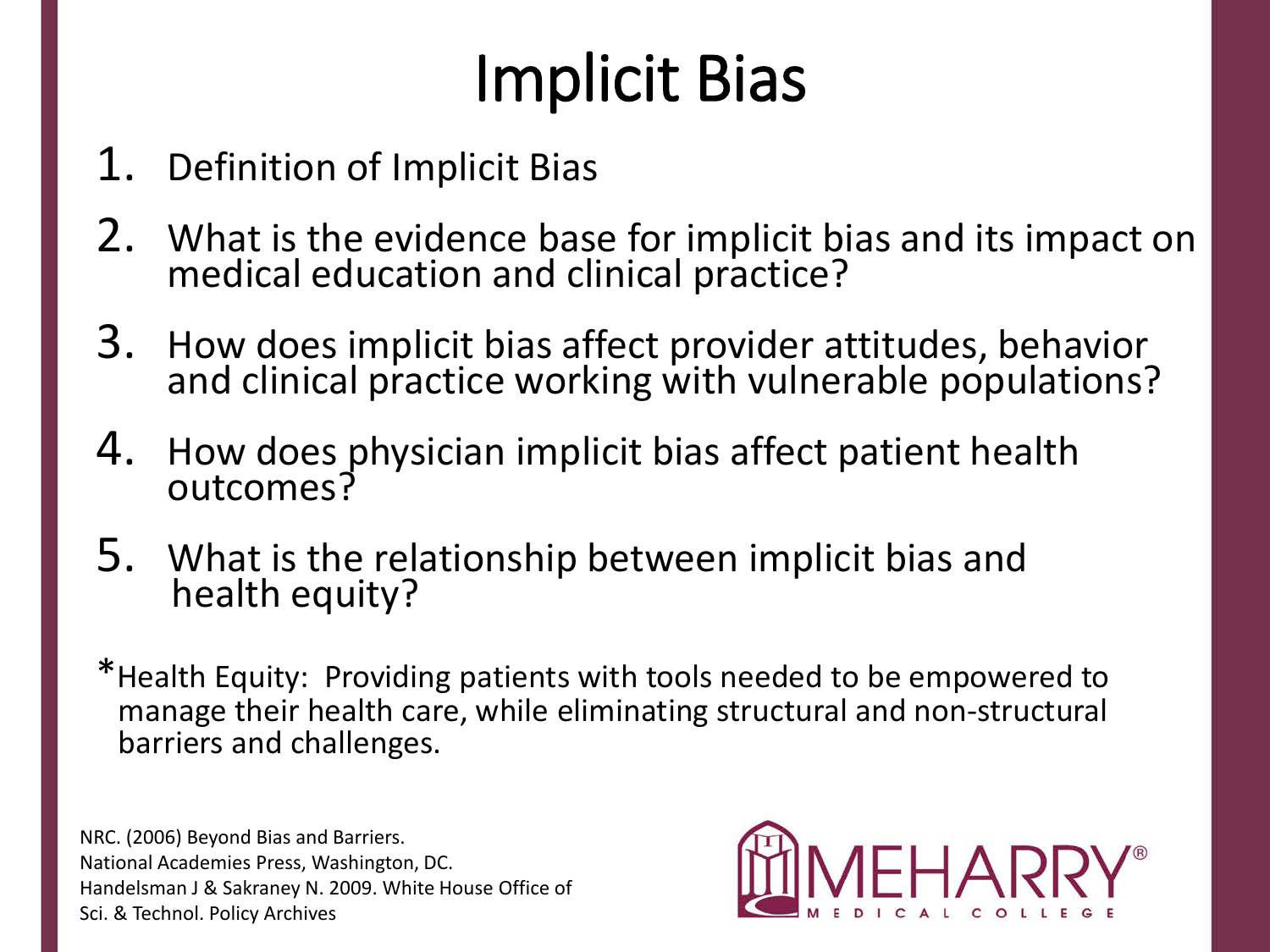### **Research Questions**

- 1. How are medical schools educating students to address implicit bias when addressing the needs of vulnerable populations?
- 2. What are evidence-based best practices for addressing implicit bias in the health professions?
- 3. How do we transform primary care education and clinical practice to integrate best practices in addressing implicit bias?
- 4. Who are the influencers?

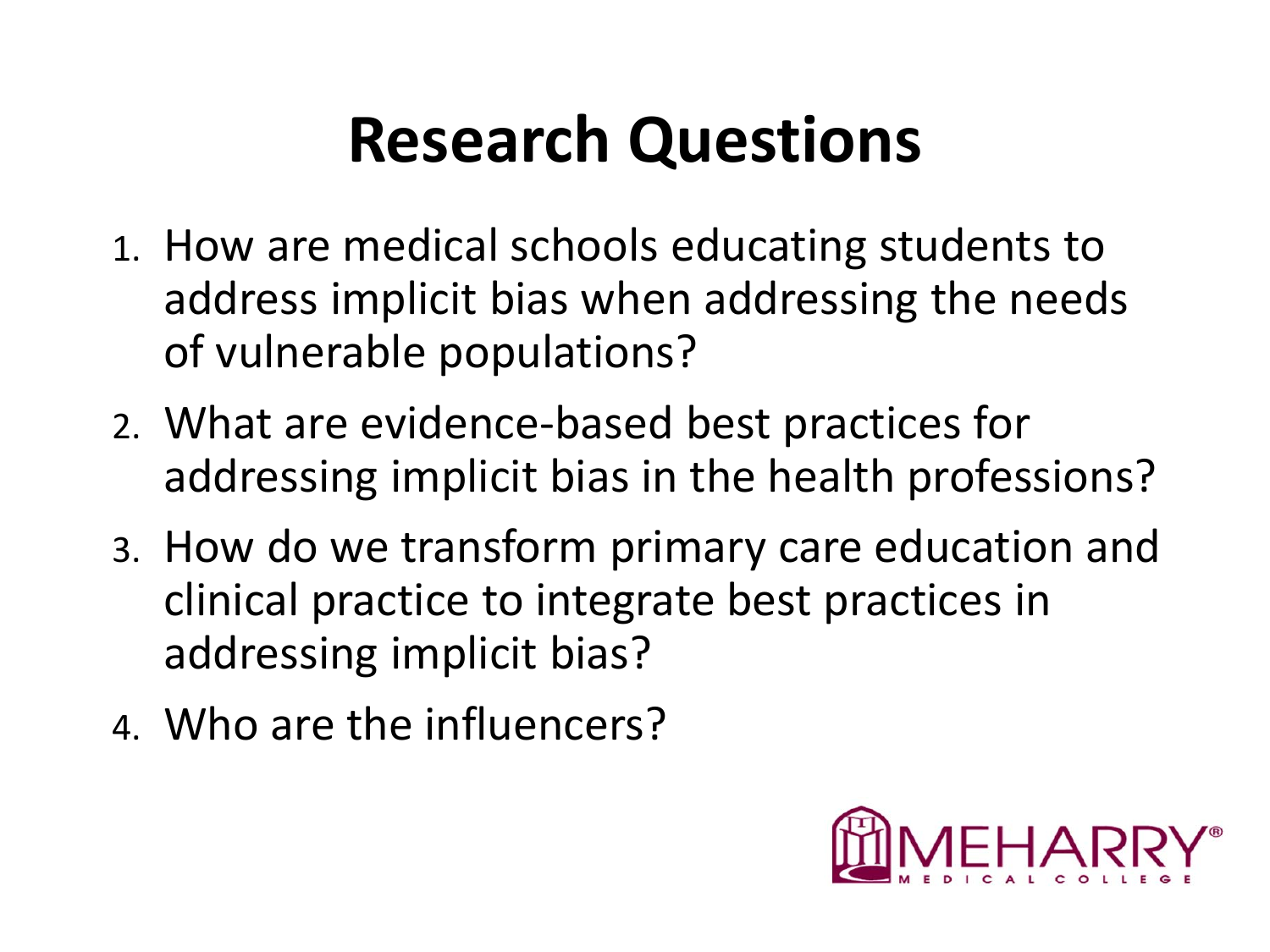### Definitions and Measures

#### **What is Explicit Bias?**

- Attitudes and beliefs that are consciously- accessible and controllable.
- Typically assessed by self- reporting measures and are limited by an individual's awareness of their attitudes and ability to accurately report these attitudes.

#### **What is Implicit Bias?**

- Attitudes and beliefs that are unconscious (i.e., outside of conscious awareness) and automatic and often embody negative stereotypes
- Often assessed with the Implicit Association Test (IAT) which measures the strength of association between concepts

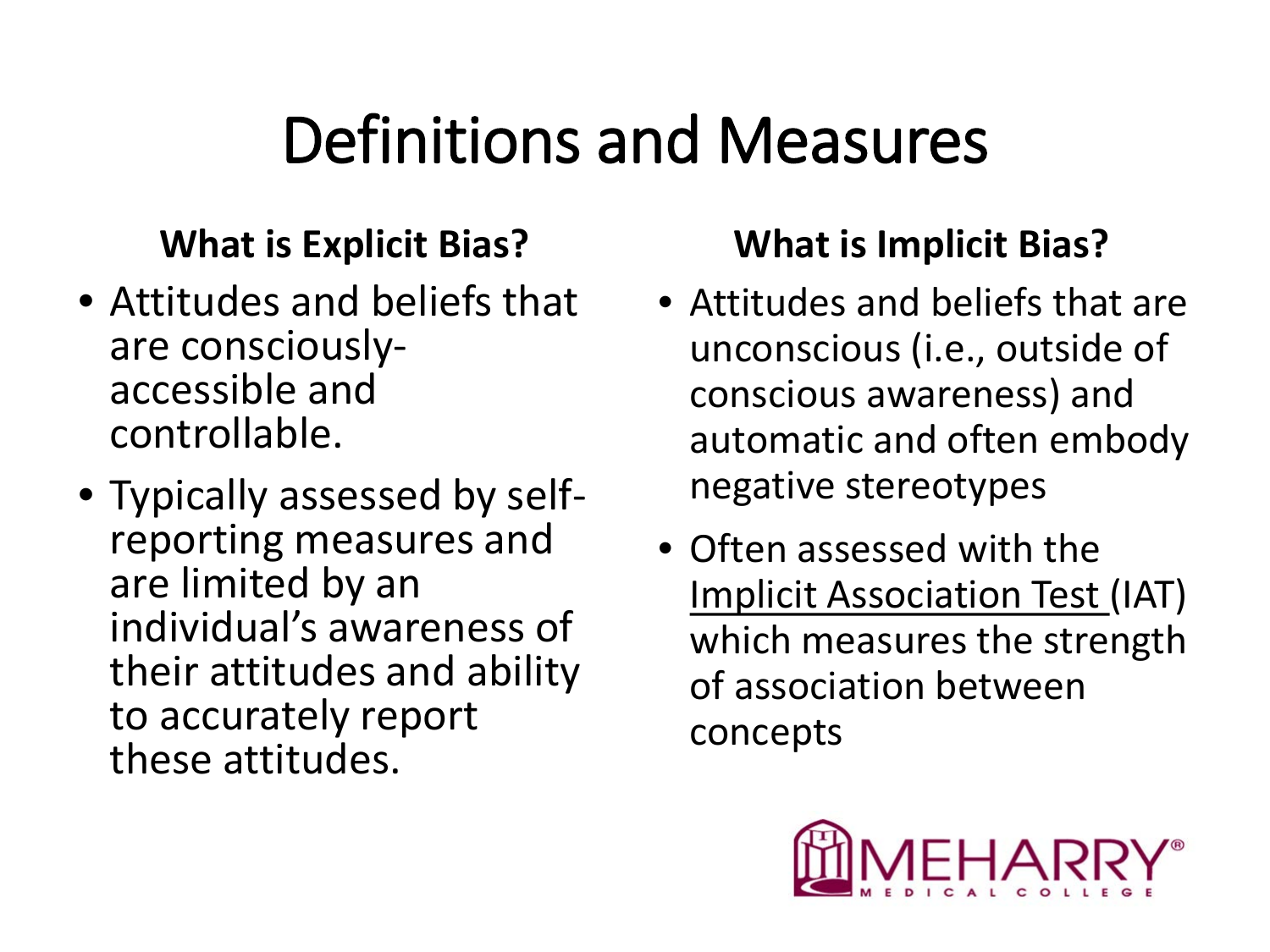### Systematic Review

#### • **Sources**:

- MEDLINE/PubMed,
- PsycINFO,
- Web of Science,
- Scopus,
- Ingenta,
- Science Direct, and
- Google Scholar)

#### • **Criteria**:

- Original articles,
- Published in English,
- Between March 2005 and February 2017,
- Describing intervention studies focused on reducing health care student or provider bias towards LGBTQ individuals

#### • **Data extracted included**

- Sample characteristics (I.E., Medical, nursing, or dental students or providers),
- Study design (i.e., Pre-post intervention tests, qualitative), program format,
- Program target (i.e., Knowledge, comfort level, attitudes, implicit bias), and
- Relevant outcomes.
- **Study quality was assessed using a five-point scale.**

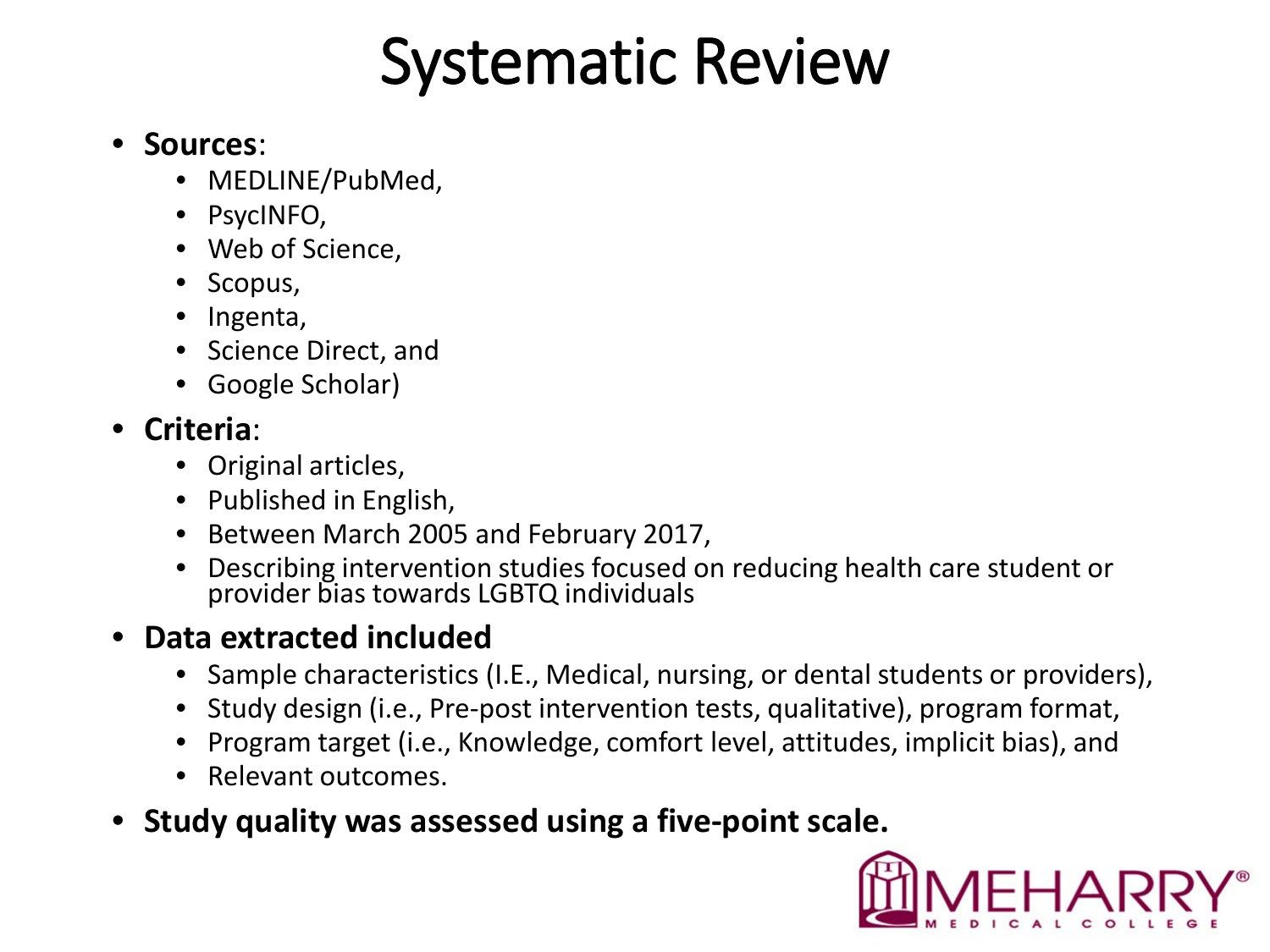### **Systematic Review of LGBTQ-Related Bias Among Medical, Nursing, And Dental Students, And Providers**



Morris et al. *[BMC Med Educ](https://www.ncbi.nlm.nih.gov/pmc/articles/PMC6716913/)*[.](https://www.ncbi.nlm.nih.gov/pmc/articles/PMC6716913/) 2019; 19: 325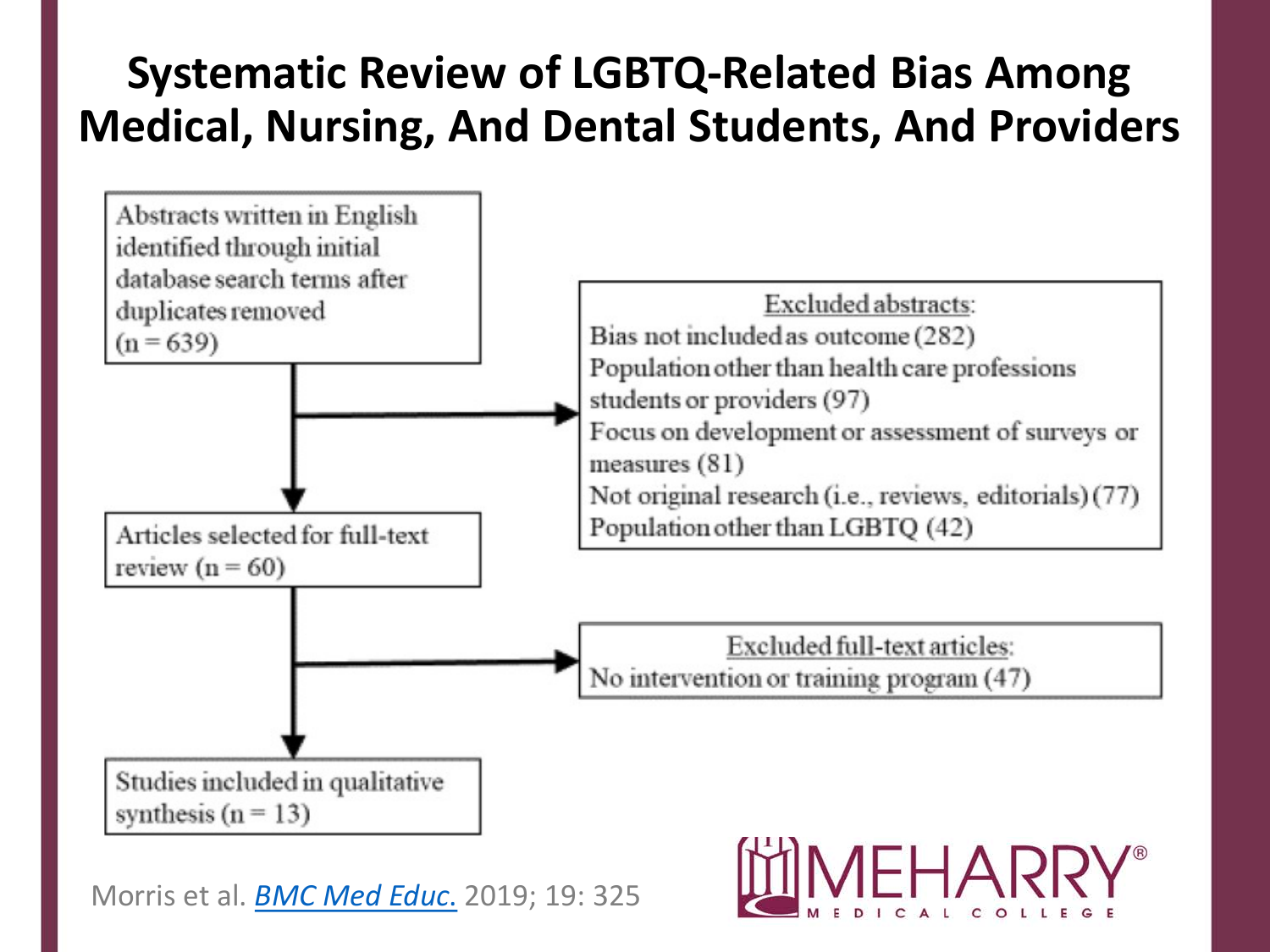### Manifestations of Implicit Bias for LGBTQ Patients

### **The Evidence**

- LGBTQ individuals face significant disparities in physical and mental health outcomes.
- Sexual minority women report fewer lifetime Pap tests.
- Transgender youth have less access to health care.
- LGBTQ individuals are more likely to delay or avoid necessary medical care compared to heterosexual individuals.

### **What we know**

- Lower health care utilization by LGBTQ individuals.
- Perceived discrimination from health care providers and denial of health care altogether are common experiences among LGBTQ patients and have been identified as contributing factors to health disparities.
- Gap in health care access and outcomes experienced by LGBTQ patients are compounded by vulnerabilities linked to racial identity and geographic location.

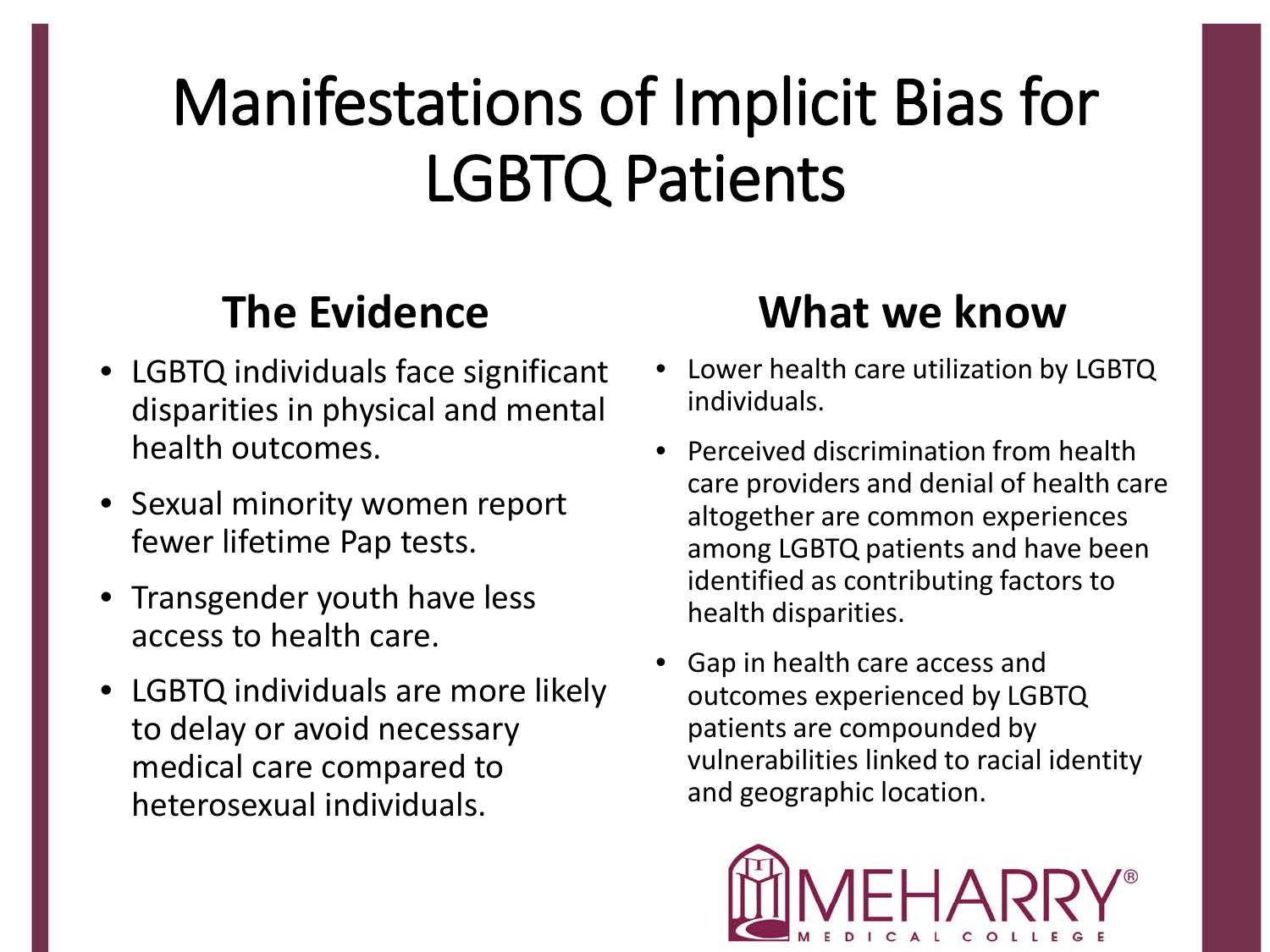## Provider's Behavior and Impact on LGBTQ Patients' Health Outcomes

#### **Implicit and Explicit Biases**

- implicit bias measures are more strongly associated with real-world behaviors than explicit bias measures and are linked to intergroup discrimination.
- Explicit biases held by health professionals towards racial/ethnic minorities, women, and older adults are known to affect clinical assessments, medical treatment, and quality of care.
- Implicit bias may persist despite an absence of negative explicit attitudes , resulting in preconceived notions about patient adherence, poor doctor-patient communication, and micro-aggressions, all of which can interfere with optimal care.

#### **Manifestations**

- Findings suggest that medical students and healthcare providers are likely to underestimate or to be unaware of their implicit biases towards LGBTQ patients.
- Provider's decisions are increasingly governed by stereotypes and implicit biases.
- Medical student and provider biases may contribute to access to care by LGBTQ by lack of culturally competent communication and clinical decisions about patient care for this special population.
- Rushing and fatigue may impact provider's behavior and judgments, which may contribute to poor provider-patient communication experienced by LGBTQ populations.

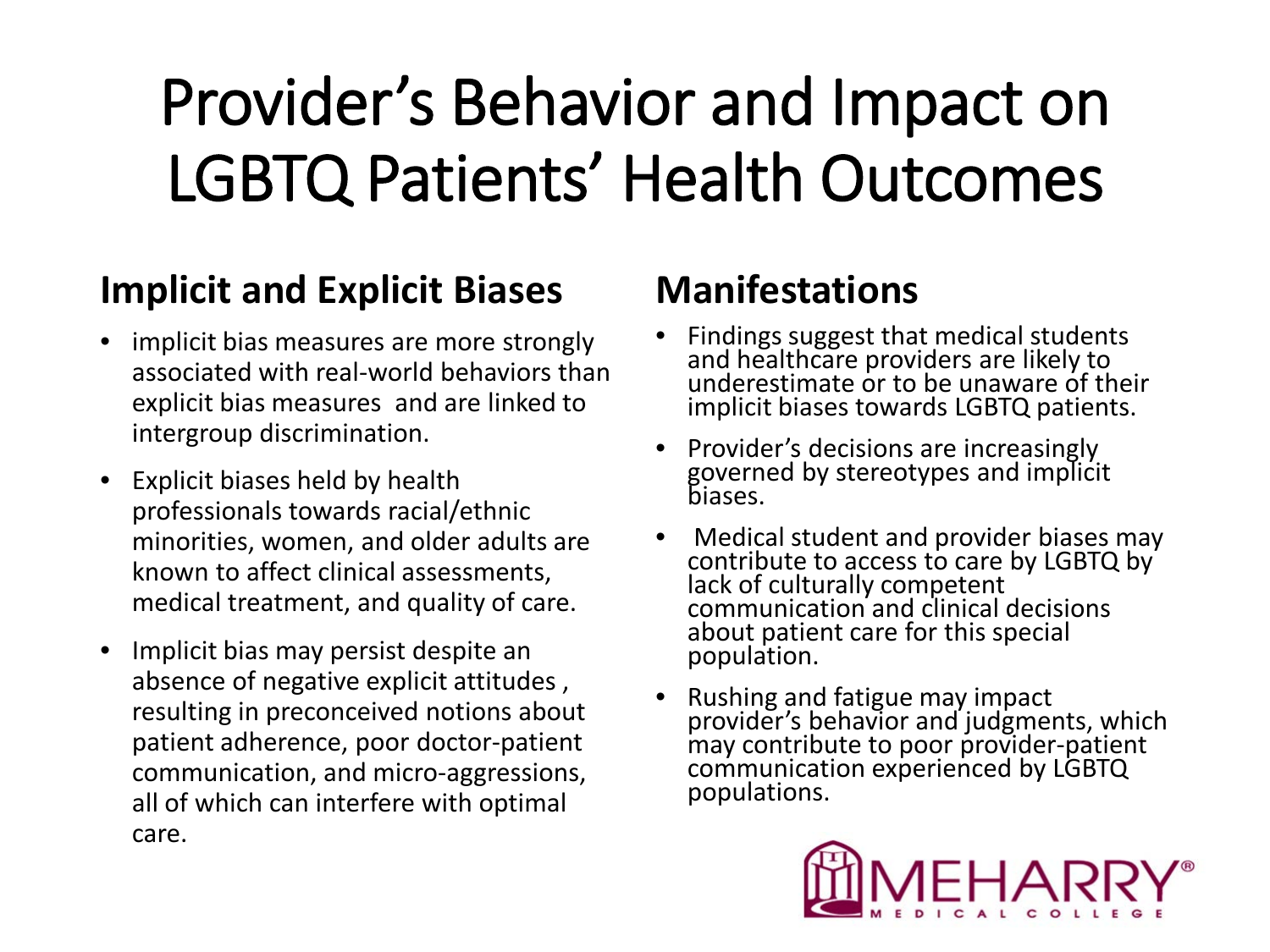## The Data: Implicit Bias Shapes Clinical Care for LGBTQ Persons

- Persons identifying as LGBTQ face significant structural and non-<br>structural challenges when seeking physical and mental health care
- The percentage of LGBTQ population lacking a regular healthcare provider is significantly higher (40%) than for the heterosexual population (10%).
- LGBTQ patients have higher rates of anal cancer, asthma, cardiovascular disease, obesity, substance abuse, cigarette smoking and suicide.

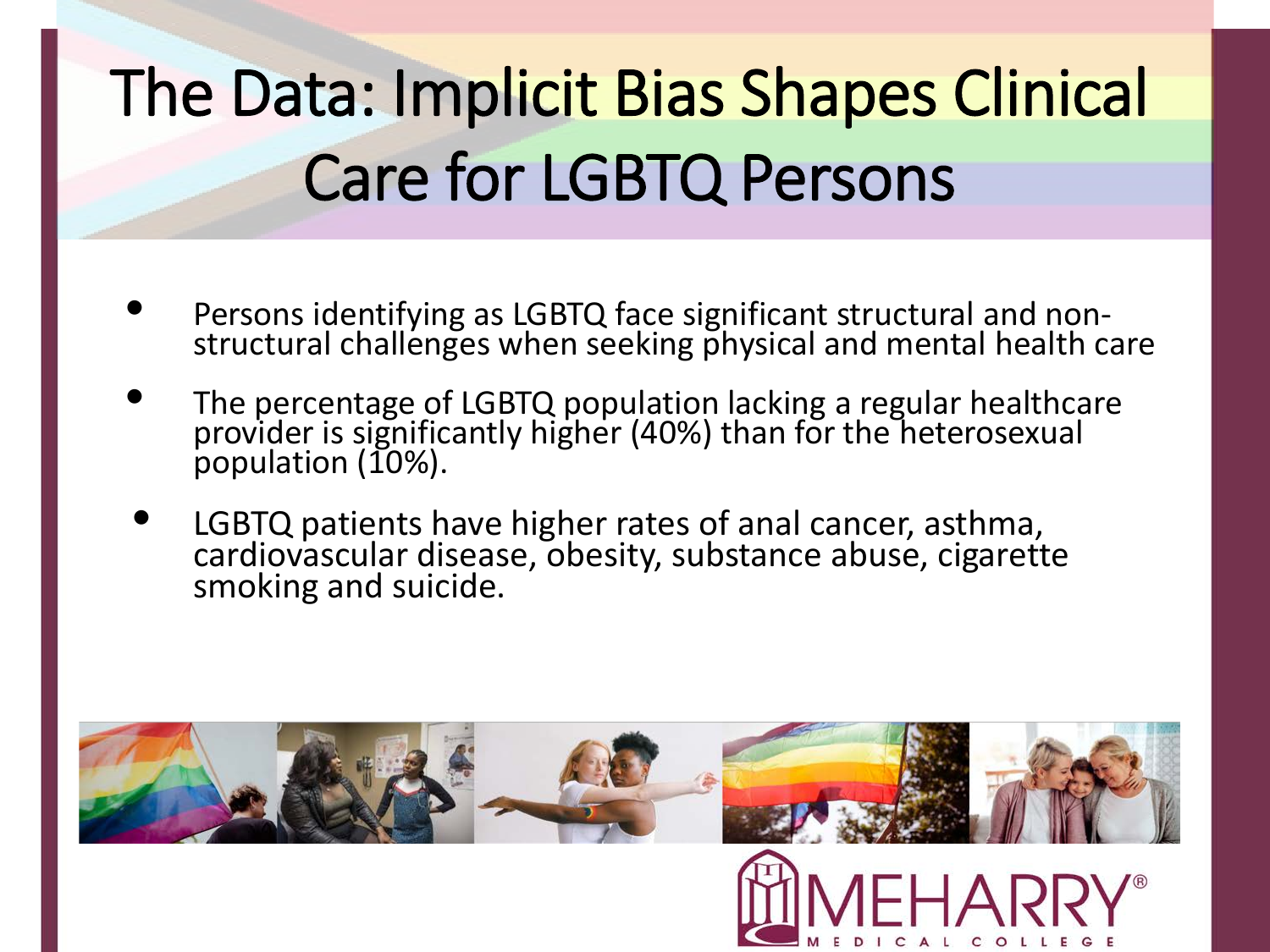### **Enhancing Access and Quality of Care for LGBTQ Persons**



- Build trust and trustworthiness
- All opinions matters
- Focus on the work
- Respect and value the process, ideas, and the uniqueness of person sharing
- Multiple perspectives
- All opinions mattered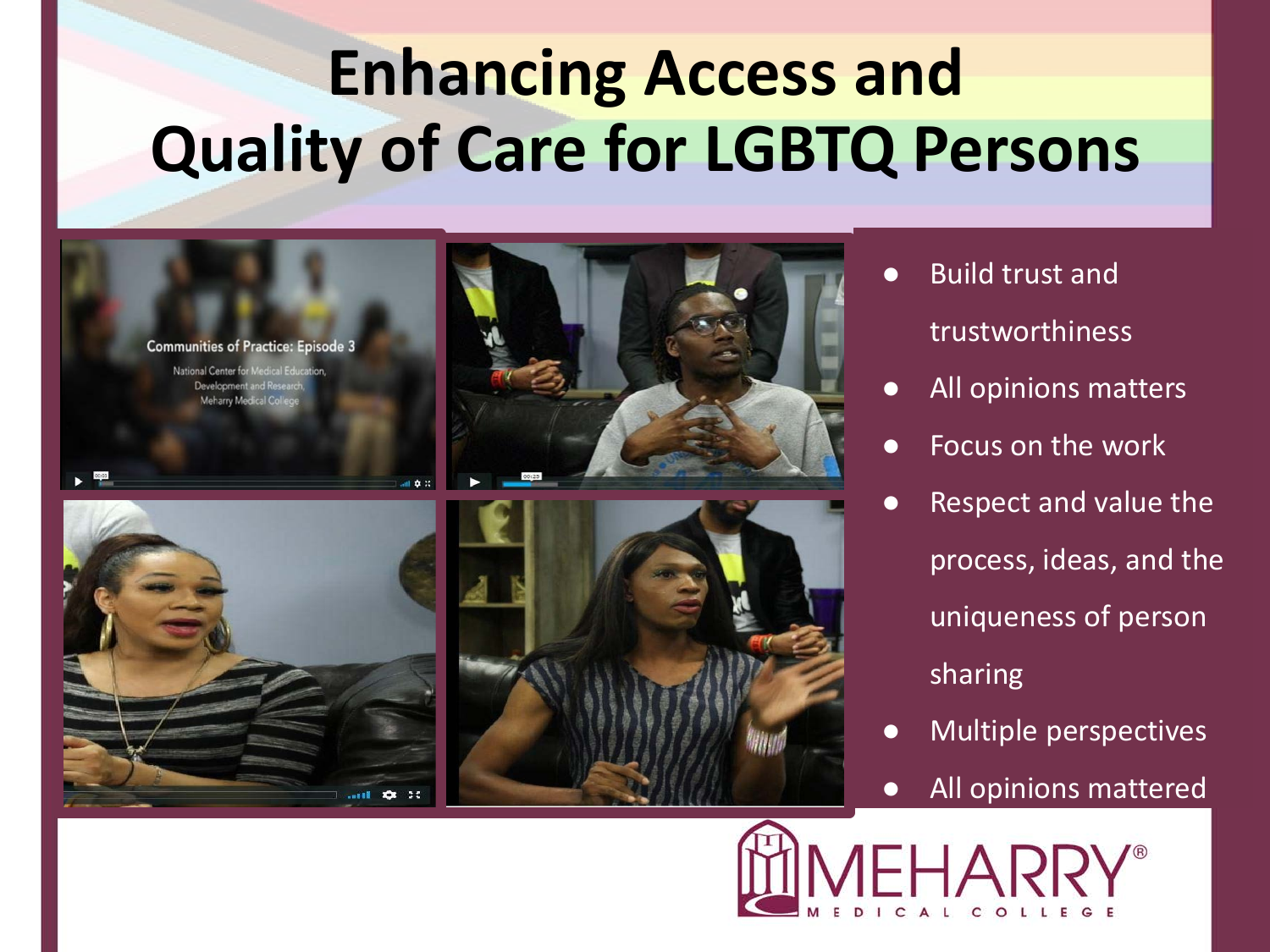## The Evidence: The Work

- Limited research on the effects of providing implicit bias education to increase knowledge and comfort levels among medical, nursing, and dental students or providers towards LGBTQ persons.
- Bias-focused educational interventions are effective in increasing knowledge of LGBTQ health care issues.
- Experiential learning interventions are effective at increasing comfort levels working with LGBTQ patients.
- Interprofessional and interdisciplinary training is effective at promoting more tolerant attitudes toward LGBTQ patients.

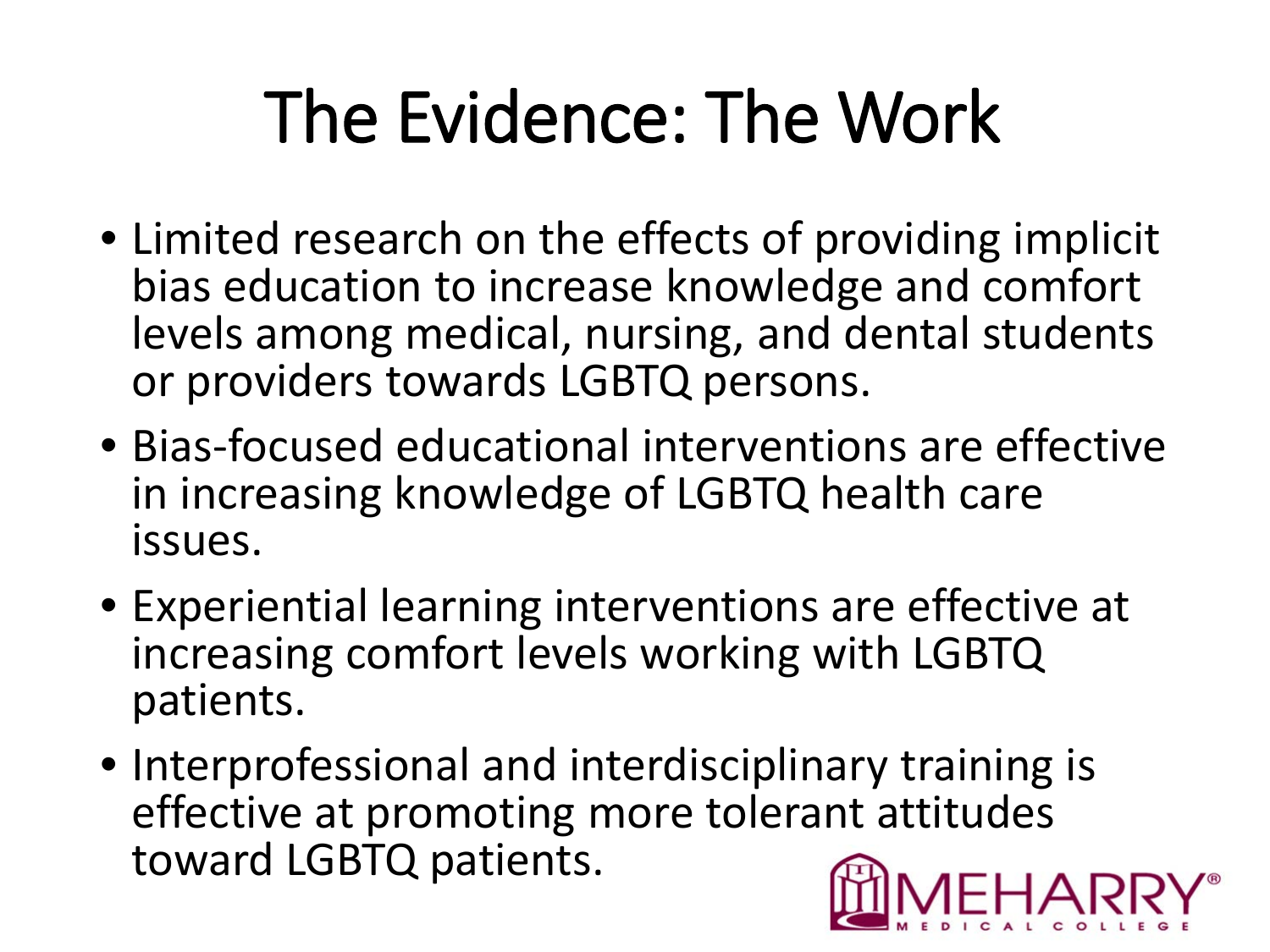## Take Away Lessons

- LGBTQ individuals face significant disparities in physical and mental health outcomes.
- Implicit bias may result in LGBTQ patients receiving a lower standard of care or restricted access to
- Health care provider implicit biases are correlated with poorer access to services, quality of care, and health outcomes for LGBTQ.
- Behaviors operating outside of conscious awareness may undermine institutional commitment.
- There is an urgent need to prepare health care providers to identify and address their own implicit biases in order to improve access to care, treatment, and health outcomes for LGBTQ and other vulnerable populations

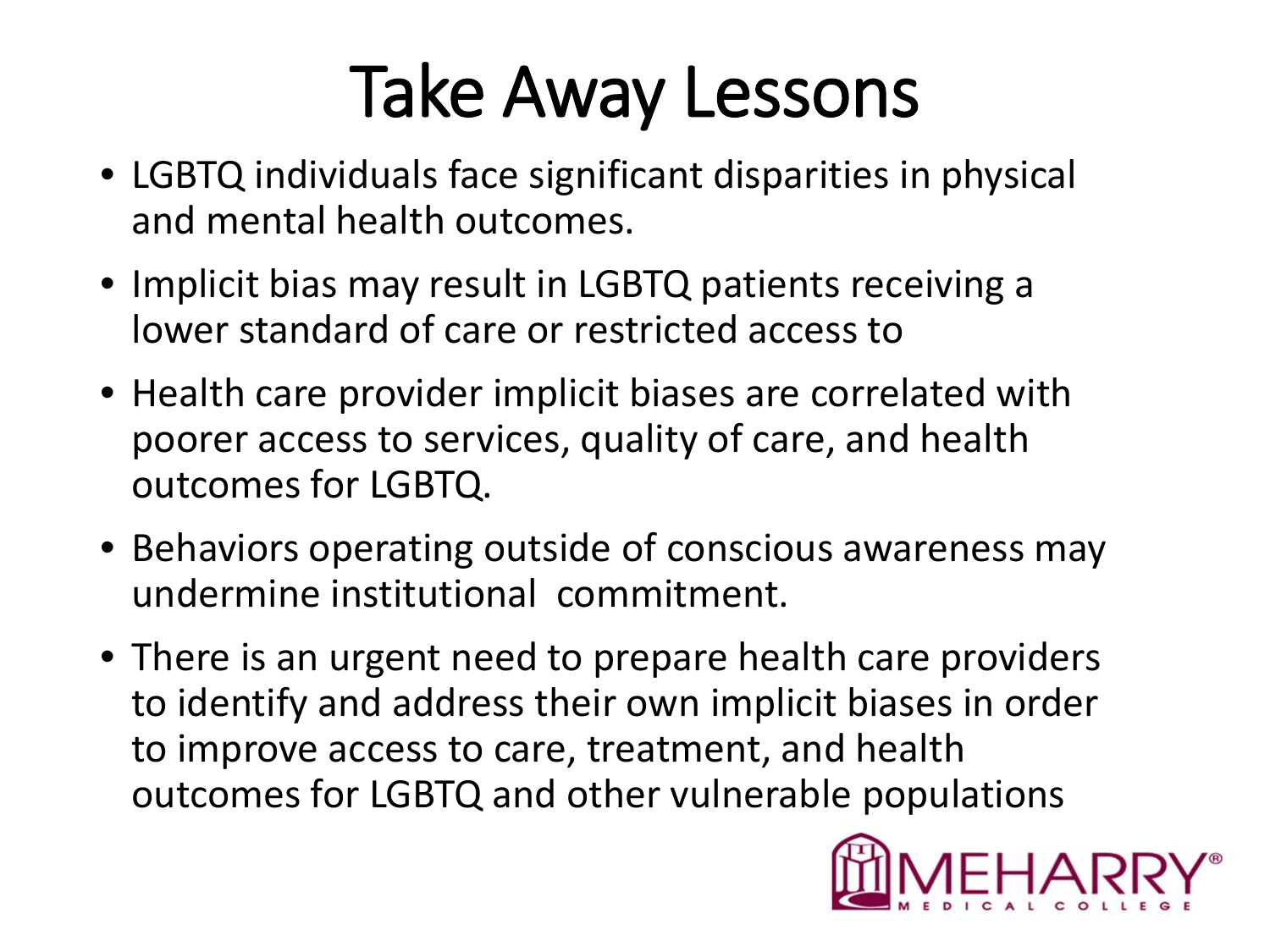## Policy Recommendations

*Transforming medical education in primary care training requires an evidencebased intervention approach that must incorporate:*

- Revisiting curriculum in the health professions focusing on educational principles, practice, and community standards of care
- Cultural competence training for health care professionals who train and work in primary care clinical care settings (urban, rural and inner-city ) with LGBT populations
- Evidence-based primary care to encourage the acquisition of awareness, knowledge, behaviors, and skills consistent with creating a LGBTQ-patient-centered medical home (PCMH)
- Having a comprehensive curriculum in LGBTQ health with a focus on integrated health to reinforce non-bias health care and treatment as part of the foundation of the health professions.
- Quantitative assessment of implicit LGBTQ-related bias to generate sustainable and translational teaching techniques.
- Educating students, residents, and practicing health care professionals to establish and build trustable and compassionated relationships to ensure positive health outcomes for LGBTQ patients

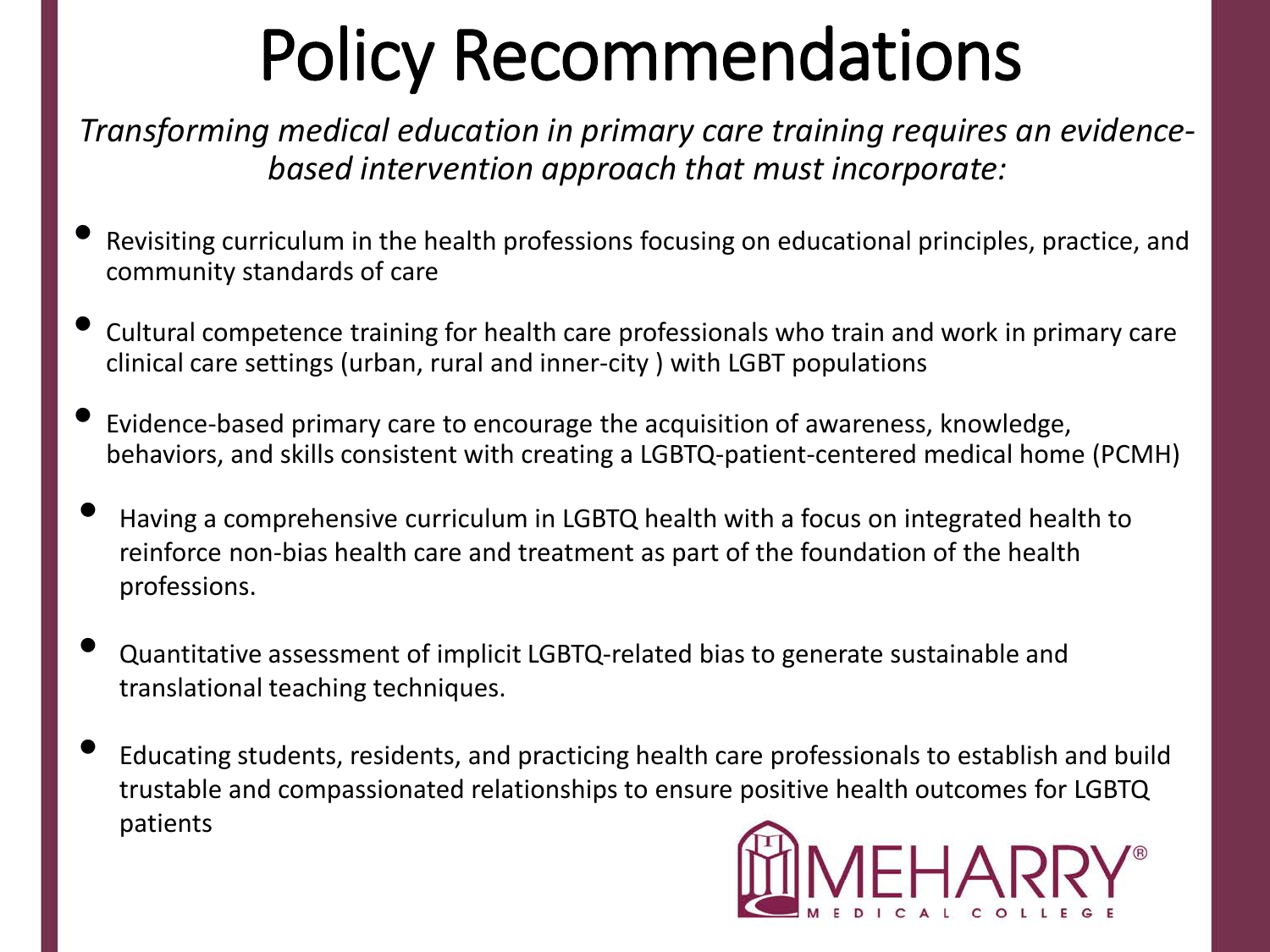### General Recommendations: Interdisciplinary Strategies for the Nation

- Develop, update, and enhance interdisciplinary funding mechanisms to improve implicit bias training with focus on access to care and health equity in interprofessional settings.
- Develop statewide strategies through federally qualified health centers and academic health science centers to ensure access and high quality care to vulnerable populations, e.g. LGBTQs, persons experiencing homelessness, and migrant farm workers.
- Fund national integrated strategic plans that emphasize training in diverse settings for health care professionals.
- Embed the CLAS Standards in all funding mechanisms to ensure that health equity and access to quality health care are priorities.
- Expand the American Household Survey to assess the impact of implicit basis on the health of vulnerable populations,
- Include implicit bias training as a part of state licensing procedures for all health care professionals.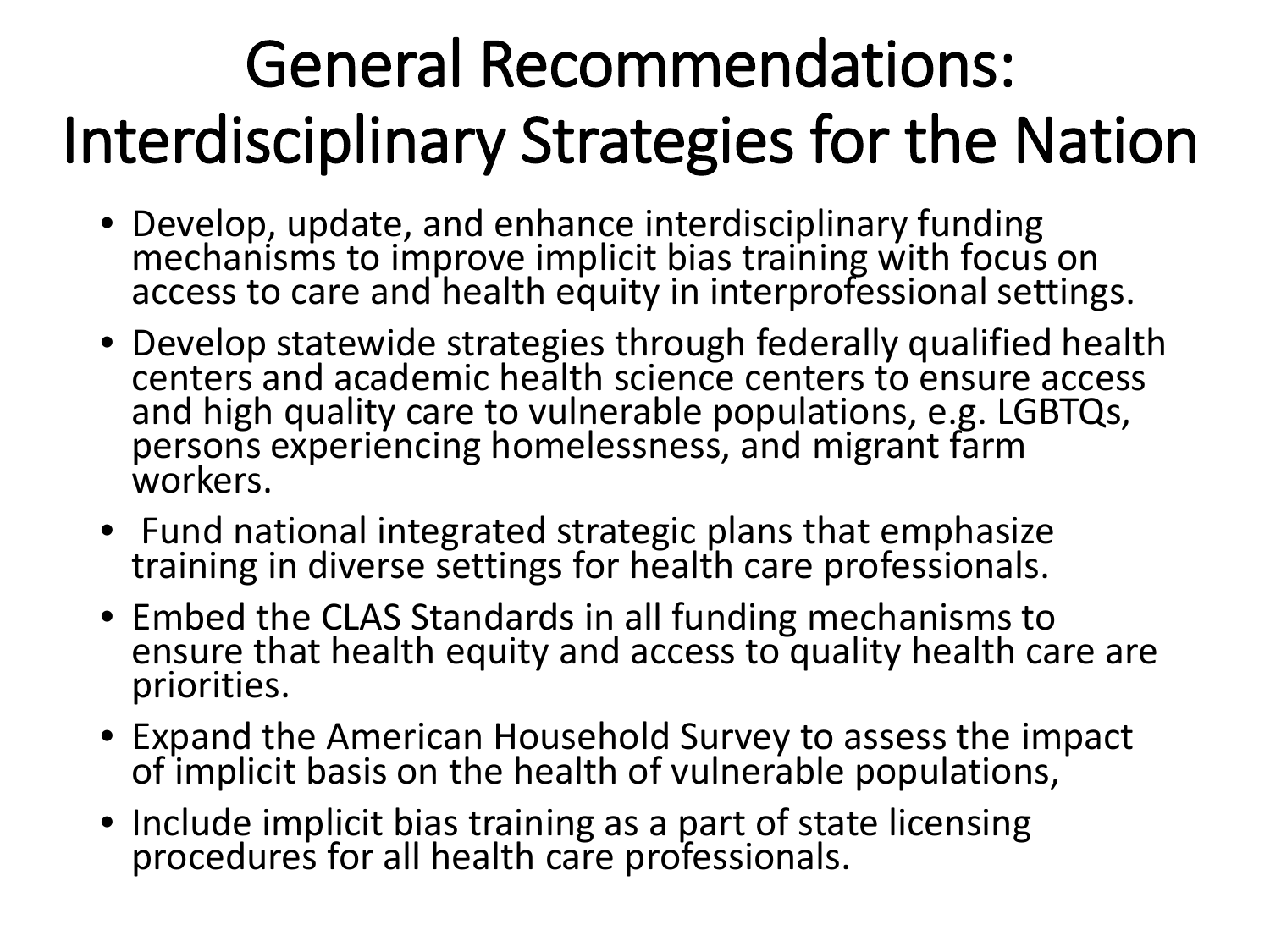## **Selected References**

- 1. Meharry Interview videos contact: [CommunitiesofPracticeDirector@gmail.com](mailto:CommunitiesofPracticeDirector@gmail.com)
- 2. NPR Video Health Care System Fails Many Transgender Americans <https://www.npr.org/transcripts/564817975>
- 3. Transgender Healthcare horror stories <https://youtu.be/pvRYamafT0c>
- 4. Care to the Trans\* and Gender Non-Conforming Identified Patient <https://youtu.be/NEHxlmFBRrA>
- 5. AAMC Teaching Gender Identity and Transgender Health: https://www.aamc.org/what-we-do/equity-diversity[inclusion/lgbt-health-resources/videos/teaching-gender-identity](https://www.aamc.org/what-we-do/equity-diversity-inclusion/lgbt-health-resources/videos/teaching-gender-identity-transgender-health)transgender-health
- 6. Age of Consent for decision -varies by state [https://www.kff.org/policy-watch/covid-19-vaccination-and](https://www.kff.org/policy-watch/covid-19-vaccination-and-parental-consent/)parental-consent/